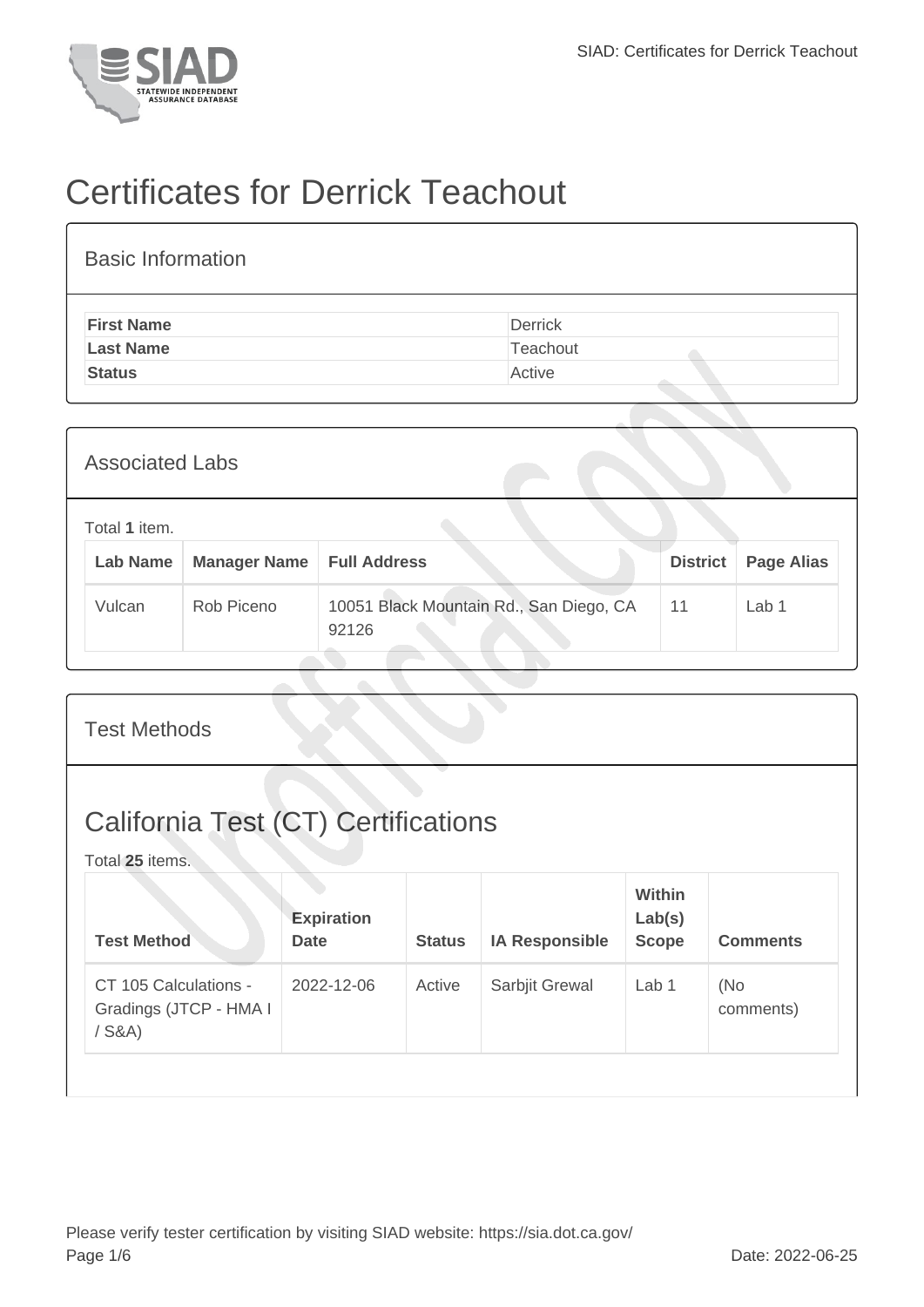

| <b>Test Method</b>                                                                  | <b>Expiration</b><br><b>Date</b> | <b>Status</b>  | <b>IA Responsible</b> | <b>Within</b><br>Lab(s)<br><b>Scope</b> | <b>Comments</b>   |
|-------------------------------------------------------------------------------------|----------------------------------|----------------|-----------------------|-----------------------------------------|-------------------|
| CT 106 Definitions -<br>Specific Gravity (SpG)                                      | 2023-06-30                       | Active         | Roy(Chip)<br>Denner   | Lab 1                                   | (No<br>comments)  |
| CT 125 AGG Sampling -<br><b>AGGREGATES (JTCP -</b><br><b>HMA I / S&amp;A)</b>       | 2022-12-06                       | Active         | Sarbjit Grewal        | Lab <sub>1</sub>                        | (No)<br>comments) |
| CT 125 CEM Sampling -<br><b>CEM</b>                                                 | 2021-09-12                       | Expired        | Roy(Chip)<br>Denner   | Lab <sub>1</sub>                        | (No)<br>comments) |
| CT 125 GEN Sampling -<br><b>GENERAL</b>                                             | 2021-09-12                       | Expired        | Roy(Chip)<br>Denner   | Lab <sub>1</sub>                        | (No<br>comments)  |
| CT 125 HMA Sampling -<br>HMA (JTCP - HMA I)                                         | 2019-08-29                       | <b>Expired</b> | Roy(Chip)<br>Denner   | Lab 1                                   | (No<br>comments)  |
| CT 201 Sample<br>Preparation - Soil and<br>Aggregates (JTCP -<br><b>S&amp;A)</b>    | 2022-12-06                       | Active         | Sarbjit Grewal        | Lab <sub>1</sub>                        | (No<br>comments)  |
| CT 202 Sieve analysis -<br>Fine and Coarse<br>Aggregates (JTCP -<br><b>S&amp;A)</b> | 2022-12-06                       | Active         | Sarbjit Grewal        | Lab 1                                   | (No<br>comments)  |
| CT 205 Percent<br><b>Crushed Particles</b><br>$(JTCP - S&A)$                        | 2022-12-06                       | Active         | Sarbjit Grewal        | Lab 1                                   | (No<br>comments)  |
| CT 211 LA Rattler                                                                   | 2021-09-12                       | Expired        | Roy(Chip)<br>Denner   | Lab 1                                   | (No<br>comments)  |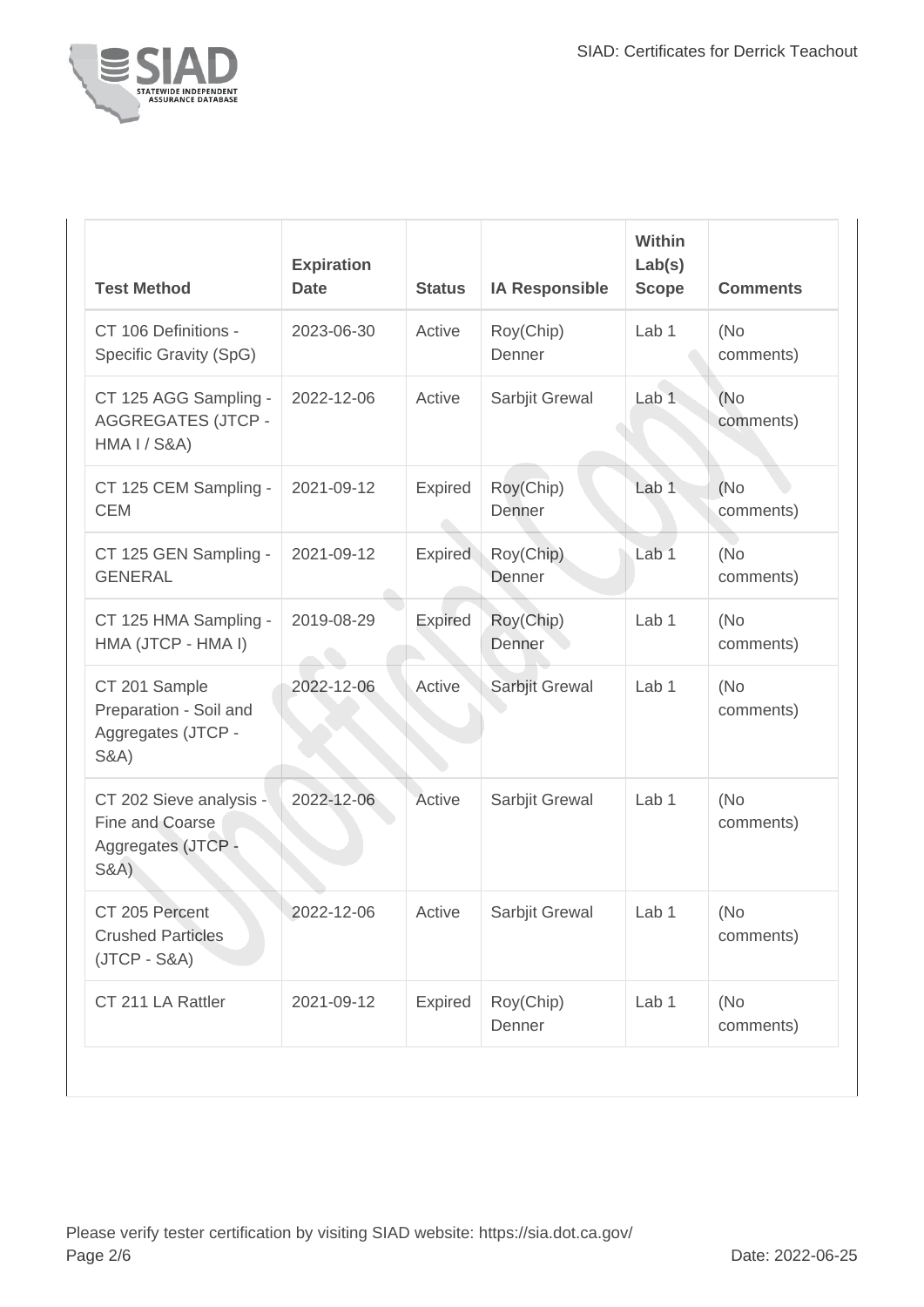

| <b>Test Method</b>                                                                 | <b>Expiration</b><br><b>Date</b> | <b>Status</b>  | <b>IA Responsible</b> | Within<br>Lab(s)<br><b>Scope</b> | <b>Comments</b>   |
|------------------------------------------------------------------------------------|----------------------------------|----------------|-----------------------|----------------------------------|-------------------|
| CT 213 Organic<br>Impurities of PCC sand                                           | 2021-09-12                       | Expired        | Roy(Chip)<br>Denner   | Lab <sub>1</sub>                 | (No<br>comments)  |
| CT 216 Relative<br>Compaction - Soils and<br>Aggregates (JTCP -<br><b>S&amp;A)</b> | 2022-12-06                       | Active         | Sarbjit Grewal        | (No lab)                         | (No)<br>comments) |
| CT 217 Sand Equivalent<br>$(JTCP - S&A)$                                           | 2022-12-06                       | Active         | Sarbjit Grewal        | Lab <sub>1</sub>                 | (No<br>comments)  |
| CT 226 Moisture<br>Content - Soils and<br>Aggregates (JTCP -<br><b>S&amp;A)</b>    | 2022-12-06                       | Active         | Sarbjit Grewal        | Lab <sub>1</sub>                 | (No<br>comments)  |
| CT 227 Cleanness<br>Value (JTCP - S&A)                                             | 2022-12-06                       | Active         | Sarbjit Grewal        | Lab <sub>1</sub>                 | (No<br>comments)  |
| CT 229 Durability (JTCP<br>$-S&A)$                                                 | 2022-12-06                       | Active         | Sarbjit Grewal        | Lab <sub>1</sub>                 | (No<br>comments)  |
| CT 304 Sample<br>Preparation - HMA                                                 | 2019-08-29                       | <b>Expired</b> | Roy(Chip)<br>Denner   | Lab <sub>1</sub>                 | (No<br>comments)  |
| CT 308 Bulk SpG and<br>Density - HMA                                               | 2019-08-29                       | <b>Expired</b> | Roy(Chip)<br>Denner   | Lab <sub>1</sub>                 | (No<br>comments)  |
| CT 309 Max SpG and<br>Density - HMA                                                | 2019-08-29                       | Expired        | Roy(Chip)<br>Denner   | Lab <sub>1</sub>                 | (No<br>comments)  |
| CT 366 Stabilometer                                                                | 2019-08-29                       | <b>Expired</b> | Roy(Chip)<br>Denner   | Lab 1                            | (No<br>comments)  |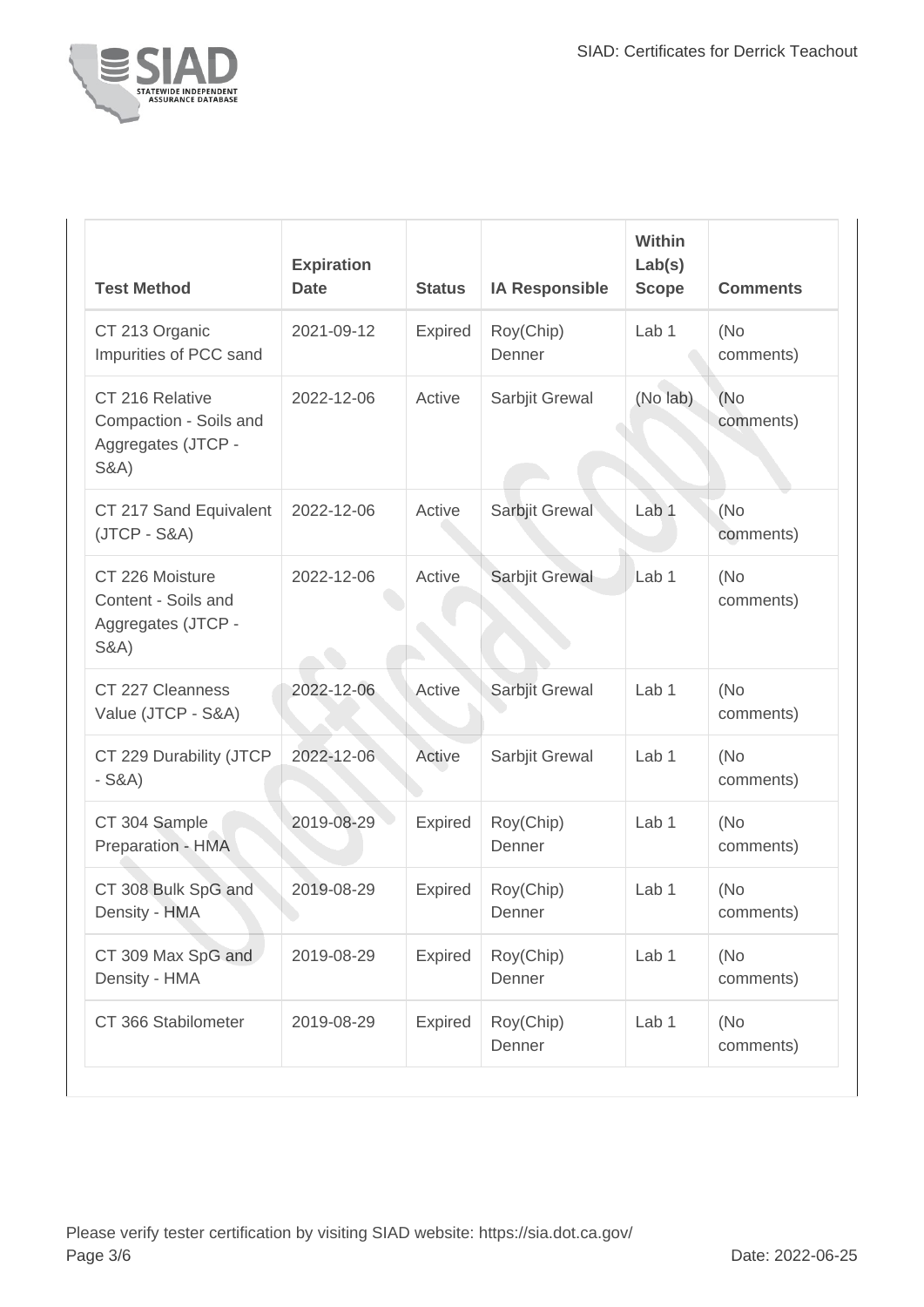

| <b>Test Method</b>                          | <b>Expiration</b><br><b>Date</b> | <b>Status</b>  | <b>IA Responsible</b> | Within<br>Lab(s)<br><b>Scope</b> | <b>Comments</b>  |
|---------------------------------------------|----------------------------------|----------------|-----------------------|----------------------------------|------------------|
| <b>CT 367 OBC</b>                           | 2019-08-29                       | <b>Expired</b> | Roy(Chip)<br>Denner   | Lab 1                            | (No<br>comments) |
| CT 370 Moisture<br>Content by Microwave     | 2019-08-29                       | <b>Expired</b> | Roy(Chip)<br>Denner   | Lab 1                            | (No<br>comments) |
| CT 371 Moisture<br>Induced Damage (TSR)     | 2019-08-29                       | <b>Expired</b> | Roy(Chip)<br>Denner   | Lab 1                            | (No<br>comments) |
| CT 375 AC Density by<br><b>Nuclear Gage</b> | 2019-08-29                       | <b>Expired</b> | Roy(Chip)<br>Denner   | (No lab)                         | (No<br>comments) |
| CT 382 AC Content by<br>Ignition Oven       | 2019-08-29                       | Expired        | Roy(Chip)<br>Denner   | Lab <sub>1</sub>                 | (No<br>comments) |

## AASHTO/ASTM Proficiencies

Total **19** items.

| <b>Test Method</b>                                                                    | <b>Expiration</b><br><b>Date</b> | <b>Status</b>  | <b>IA Responsible</b> | Within<br>Lab(s)<br><b>Scope</b> | <b>Comments</b>  |
|---------------------------------------------------------------------------------------|----------------------------------|----------------|-----------------------|----------------------------------|------------------|
| <b>AASHTO T11 Sieve</b><br>Analysis (Washing) -<br>Fine Aggregates (JTCP<br>$-HMA I$  | 2019-09-13                       | <b>Expired</b> | Roy(Chip)<br>Denner   | Lab 1                            | (No<br>comments) |
| <b>AASHTO T27 Sieve</b><br>Analysis - Fine and<br>Coarse Aggregates<br>(JTCP - HMA I) | 2019-09-13                       | <b>Expired</b> | Roy(Chip)<br>Denner   | Lab 1                            | (No<br>comments) |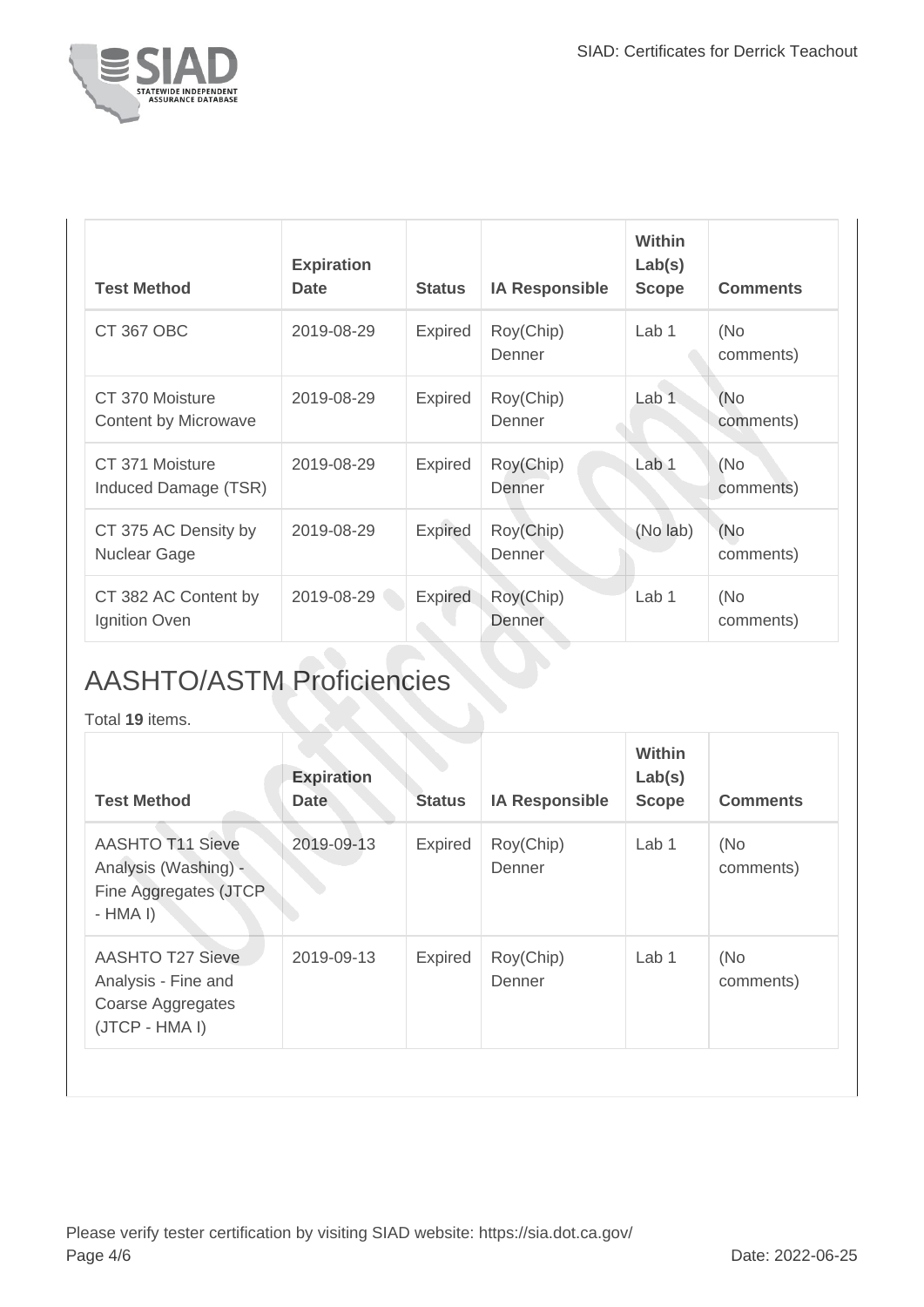

| <b>Test Method</b>                                                   | <b>Expiration</b><br><b>Date</b> | <b>Status</b>  | <b>IA Responsible</b> | Within<br>Lab(s)<br><b>Scope</b> | <b>Comments</b>   |
|----------------------------------------------------------------------|----------------------------------|----------------|-----------------------|----------------------------------|-------------------|
| AASHTO T84 SpG &<br>Absorption - Fine<br>Aggregates                  | 2021-09-12                       | Expired        | Roy(Chip)<br>Denner   | Lab <sub>1</sub>                 | (No<br>comments)  |
| AASHTO T85 SpG &<br>Absorption - Coarse<br>Aggregates                | 2021-09-12                       | <b>Expired</b> | Roy(Chip)<br>Denner   | Lab <sub>1</sub>                 | (No<br>comments)  |
| AASHTO T96 L.A.<br>Rattler                                           | 2021-09-12                       | <b>Expired</b> | Roy(Chip)<br>Denner   | (No lab)                         | (No<br>comments)  |
| AASHTO T166 Bulk<br>SpG of Compacted<br>HMA - SSD (JTCP -<br>HMA II) | 2023-01-30                       | Active         | Sarbjit Grewal        | (No lab)                         | (No)<br>comments) |
| AASHTO T176 Sand<br>Equivalent (JTCP - HMA)<br>$\vert$ )             | 2019-09-13                       | <b>Expired</b> | Roy(Chip)<br>Denner   | Lab <sub>1</sub>                 | (No<br>comments)  |
| AASHTO T209 Max<br>SpG and Density - HMA<br>(JTCP - HMA II)          | 2023-01-30                       | Active         | Sarbjit Grewal        | Lab <sub>1</sub>                 | (No<br>comments)  |
| AASHTO T210<br><b>Aggregate Durability</b><br>Index                  | 2021-09-12                       | Expired        | Roy(Chip)<br>Denner   | (No lab)                         | (No<br>comments)  |
| <b>AASHTO T269 Percent</b><br>Air Voids - HMA (JTCP -<br>HMA II)     | 2023-01-30                       | Active         | Sarbjit Grewal        | Lab 1                            | (No<br>comments)  |